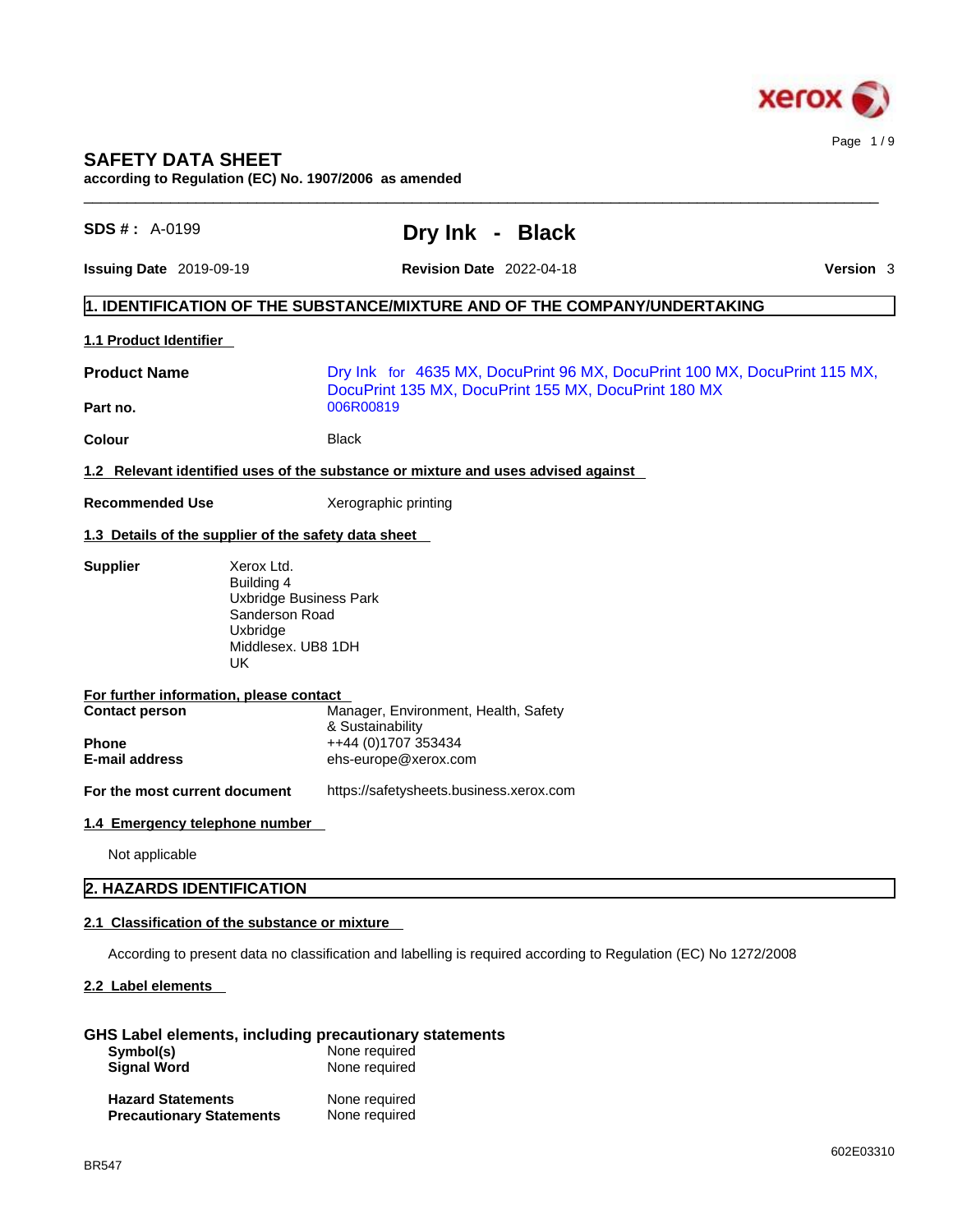

 $\_$  ,  $\_$  ,  $\_$  ,  $\_$  ,  $\_$  ,  $\_$  ,  $\_$  ,  $\_$  ,  $\_$  ,  $\_$  ,  $\_$  ,  $\_$  ,  $\_$  ,  $\_$  ,  $\_$  ,  $\_$  ,  $\_$  ,  $\_$  ,  $\_$  ,  $\_$  ,  $\_$  ,  $\_$  ,  $\_$  ,  $\_$  ,  $\_$  ,  $\_$  ,  $\_$  ,  $\_$  ,  $\_$  ,  $\_$  ,  $\_$  ,  $\_$  ,  $\_$  ,  $\_$  ,  $\_$  ,  $\_$  ,  $\_$  ,

**Issuing Date** 2019-09-19 **Revision Date** 2022-04-18 **Version** 3

# **2.3 Other hazards**

Not a PBT according to REACH Annex XIII May form explosible dust-air mixture if dispersed

**Special Note** Contains a chemical that can cause an allergic reaction in susceptible people Product is not a sensitizer by Local Lymph Node Assay (LLNA)

 $\_$  ,  $\_$  ,  $\_$  ,  $\_$  ,  $\_$  ,  $\_$  ,  $\_$  ,  $\_$  ,  $\_$  ,  $\_$  ,  $\_$  ,  $\_$  ,  $\_$  ,  $\_$  ,  $\_$  ,  $\_$  ,  $\_$  ,  $\_$  ,  $\_$  ,  $\_$  ,  $\_$  ,  $\_$  ,  $\_$  ,  $\_$  ,  $\_$  ,  $\_$  ,  $\_$  ,  $\_$  ,  $\_$  ,  $\_$  ,  $\_$  ,  $\_$  ,  $\_$  ,  $\_$  ,  $\_$  ,  $\_$  ,  $\_$  ,

# **3. COMPOSITION/INFORMATION ON INGREDIENTS**

#### **3.2 Mixtures**

| <b>Chemical Name</b>           | Weight %  | <b>CAS No.</b> | <b>EC-No</b> | <b>Classification (Reg.</b><br>1272/2008) | Hazard<br><b>Statements</b> | <b>REACH Registration</b><br><b>Number</b> |
|--------------------------------|-----------|----------------|--------------|-------------------------------------------|-----------------------------|--------------------------------------------|
| Styrene-butadiene<br>copolymer | $55 - 65$ | 9003-55-8      | Not listed   | $\overline{\phantom{m}}$                  | --                          | $- -$                                      |
| Magnetite                      | $25 - 35$ | 1317-61-9      | 215-277-5    | $\sim$ $\sim$                             | $\sim$                      | 01-2119457646-28-0021                      |
| Polyethylene                   | $1 - 10$  | 9002-88-4      | Listed       | $\sim$ $\sim$                             | $-1$                        |                                            |
| Carbon black                   | $1 - 10$  | 1333-86-4      | 215-609-9    | $\sim$ $-$                                | $\sim$                      | 01-2119384822-32-0065                      |
| Metal oxide                    | $1 - 3$   | 12060-59-2     | 235-044-1    | $\sim$ $\sim$                             | $\sim$ $\sim$               | --                                         |
| Magenta pigment                | $<$ 2     | 75627-12-2     | 278-270-6    | Skin Sens 1                               | H <sub>317</sub>            | 01-2120775793-39-0003                      |
|                                |           |                |              | Aquatic Chronic 4                         | H413                        |                                            |

# **Full text of H- statements: see section 16**

#### **Note**

"--" indicates no classification or hazard statements apply.

Components marked as "Not Listed" are exempt from registration.

Where no REACH registration number is listed, it is considered confidential to the Only Representative.

# **4. FIRST AID MEASURES**

### **4.1 Description of first aid measures**

| <b>General advice</b> | For external use only. When symptoms persist or in all cases of doubt seek medical advice.<br>Show this safety data sheet to the doctor in attendance. |
|-----------------------|--------------------------------------------------------------------------------------------------------------------------------------------------------|
| Eye contact           | Immediately flush with plenty of water. After initial flushing, remove any contact lenses and<br>continue flushing for at least 15 minutes             |
| <b>Skin contact</b>   | Wash skin with soap and water                                                                                                                          |
| <b>Inhalation</b>     | Move to fresh air                                                                                                                                      |
| Ingestion             | Rinse mouth with water and afterwards drink plenty of water or milk                                                                                    |
|                       |                                                                                                                                                        |

#### **4.2 Most important symptoms and effects, both acute and delayed**

| <b>Acute toxicity</b>                          |                                              |
|------------------------------------------------|----------------------------------------------|
| <b>Eves</b>                                    | No known effect                              |
| <b>Skin</b>                                    | No known effect                              |
| <b>Inhalation</b>                              | No known effect                              |
| <b>Ingestion</b>                               | No known effect                              |
|                                                |                                              |
| <b>Chronic toxicity</b>                        | No known effects under normal use conditions |
|                                                | Overexposure may cause:                      |
| <b>Chronic effects</b><br><b>Main symptoms</b> |                                              |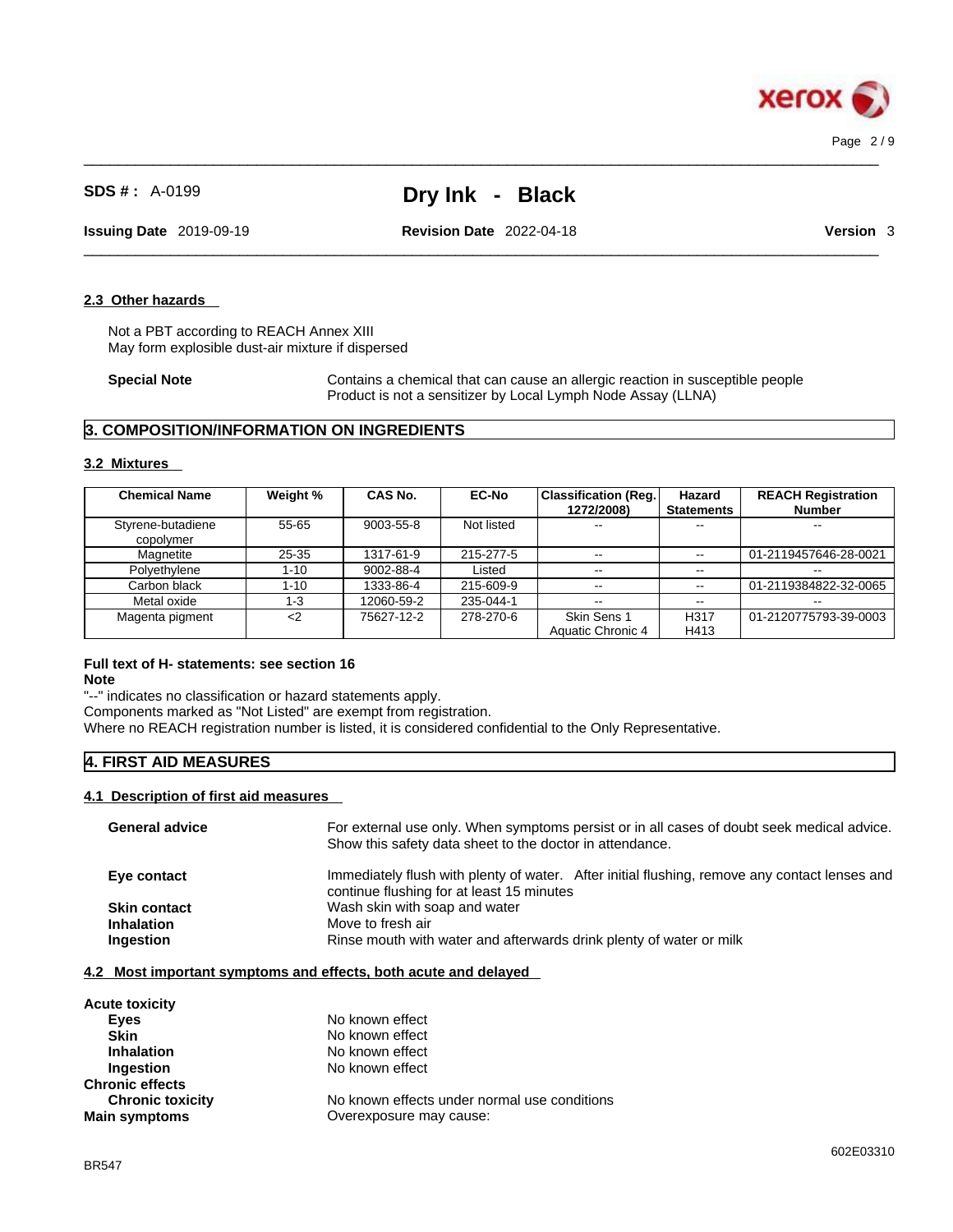

 $\_$  ,  $\_$  ,  $\_$  ,  $\_$  ,  $\_$  ,  $\_$  ,  $\_$  ,  $\_$  ,  $\_$  ,  $\_$  ,  $\_$  ,  $\_$  ,  $\_$  ,  $\_$  ,  $\_$  ,  $\_$  ,  $\_$  ,  $\_$  ,  $\_$  ,  $\_$  ,  $\_$  ,  $\_$  ,  $\_$  ,  $\_$  ,  $\_$  ,  $\_$  ,  $\_$  ,  $\_$  ,  $\_$  ,  $\_$  ,  $\_$  ,  $\_$  ,  $\_$  ,  $\_$  ,  $\_$  ,  $\_$  ,  $\_$  ,

 $\_$  ,  $\_$  ,  $\_$  ,  $\_$  ,  $\_$  ,  $\_$  ,  $\_$  ,  $\_$  ,  $\_$  ,  $\_$  ,  $\_$  ,  $\_$  ,  $\_$  ,  $\_$  ,  $\_$  ,  $\_$  ,  $\_$  ,  $\_$  ,  $\_$  ,  $\_$  ,  $\_$  ,  $\_$  ,  $\_$  ,  $\_$  ,  $\_$  ,  $\_$  ,  $\_$  ,  $\_$  ,  $\_$  ,  $\_$  ,  $\_$  ,  $\_$  ,  $\_$  ,  $\_$  ,  $\_$  ,  $\_$  ,  $\_$  , **Issuing Date** 2019-09-19 **Revision Date** 2022-04-18 **Version** 3

mild respiratory irritation similar to nuisance dust.

#### **4.3 Indication of immediate medical attention and special treatment needed**

| <b>Protection of first-aiders</b> | No special protective equipment required |
|-----------------------------------|------------------------------------------|
| Notes to physician                | Treat symptomatically                    |

# **5. FIREFIGHTING MEASURES**

#### **5.1 Extinguishing media**

**Suitable extinguishing media** Use water spray or fog; do not use straight streams, Foam

**Unsuitable extinguishing media** Do not use a solid water stream as it may scatterand spread fire

#### **5.2 Special hazards arising from the substance or mixture**

Fine dust dispersed in air, in sufficient concentrations, and in the presence of an ignition source is a potential dust explosion hazard

#### **Hazardous combustion products**

Hazardous decomposition products due to incomplete combustion. Carbon oxides Nitrogen oxides (NOx)

#### **5.3 Advice for fire-fighters**

In the event of fire and/or explosion do not breathe fumes. Wear fire/flame resistant/retardant clothing. Use self-contained pressure-demand breathing apparatus if needed to prevent exposure to smoke or airborne toxins. Wear self-contained breathing apparatus and protective suit.

#### **Other information**

| Flammability       | Not flammable  |
|--------------------|----------------|
| <b>Flash point</b> | Not applicable |

# **6. ACCIDENTAL RELEASE MEASURES**

#### **6.1 Personal precautions, protective equipment and emergency procedures**

Avoid breathing dust

#### **6.2 Environmental precautions**

Although toner is not an aquatic toxin, microplastics may be a physical hazard to aquatic life and should not be allowed to enter drains, sewers, or waterways

### **6.3 Methods and material for containment and cleaning up**

| <b>Methods for containment</b> | Prevent dust cloud                                                                |  |
|--------------------------------|-----------------------------------------------------------------------------------|--|
| Methods for cleaning up        | Use a vacuum cleaner to remove excess, then wash with COLD water. Hot water fuses |  |
|                                | the toner making it difficult to remove                                           |  |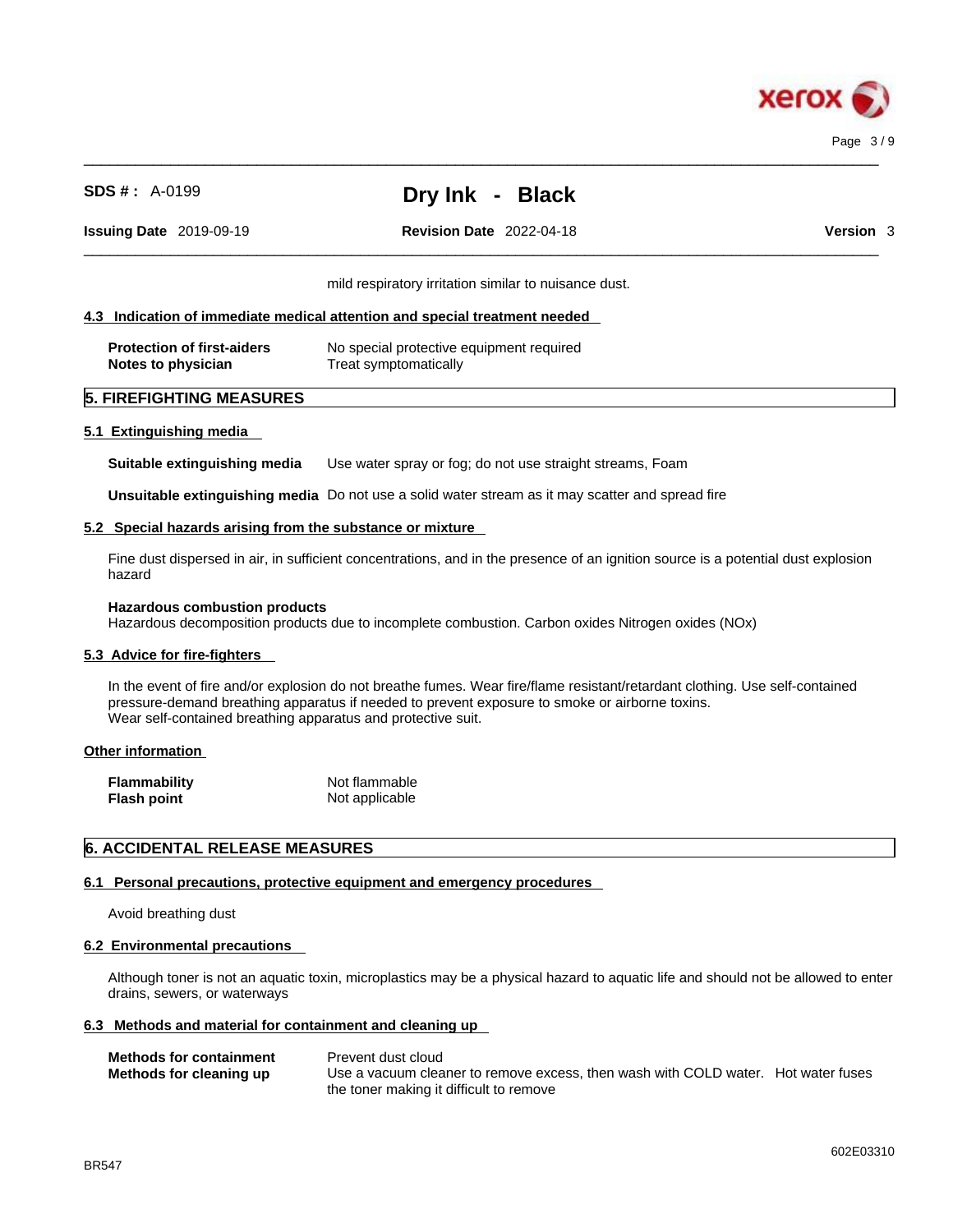

 $\_$  ,  $\_$  ,  $\_$  ,  $\_$  ,  $\_$  ,  $\_$  ,  $\_$  ,  $\_$  ,  $\_$  ,  $\_$  ,  $\_$  ,  $\_$  ,  $\_$  ,  $\_$  ,  $\_$  ,  $\_$  ,  $\_$  ,  $\_$  ,  $\_$  ,  $\_$  ,  $\_$  ,  $\_$  ,  $\_$  ,  $\_$  ,  $\_$  ,  $\_$  ,  $\_$  ,  $\_$  ,  $\_$  ,  $\_$  ,  $\_$  ,  $\_$  ,  $\_$  ,  $\_$  ,  $\_$  ,  $\_$  ,  $\_$  ,

 $\_$  ,  $\_$  ,  $\_$  ,  $\_$  ,  $\_$  ,  $\_$  ,  $\_$  ,  $\_$  ,  $\_$  ,  $\_$  ,  $\_$  ,  $\_$  ,  $\_$  ,  $\_$  ,  $\_$  ,  $\_$  ,  $\_$  ,  $\_$  ,  $\_$  ,  $\_$  ,  $\_$  ,  $\_$  ,  $\_$  ,  $\_$  ,  $\_$  ,  $\_$  ,  $\_$  ,  $\_$  ,  $\_$  ,  $\_$  ,  $\_$  ,  $\_$  ,  $\_$  ,  $\_$  ,  $\_$  ,  $\_$  ,  $\_$  ,

**Issuing Date** 2019-09-19 **Revision Date** 2022-04-18 **Version** 3

#### **6.4 Reference to other sections**

See section 12 for additional ecological information See Section 13 for additional information

# **7. HANDLING AND STORAGE**

#### **7.1 Precautions for safe handling**

Handle in accordance with good industrial hygiene and safety practice, Avoid dust accumulation in enclosed space, Prevent dust cloud

**Hygiene measures** None under normal use conditions

#### **7.2 Conditions for safe storage, including any incompatibilities**

Keep container tightly closed in a dry and well-ventilated place, Store at room temperature

#### **7.3 Specific end uses**

Xerographic printing

# **8. EXPOSURE CONTROLS/PERSONAL PROTECTION**

Carbon black TWA: 3 mg/m<sup>3</sup>

# **8.1 Control parameters**

| <b>Xerox Exposure Limit</b>                                          | $2.5 \text{ mg/m}^3$ (total dust)      |                                                                                       |  |  |
|----------------------------------------------------------------------|----------------------------------------|---------------------------------------------------------------------------------------|--|--|
| <b>Xerox Exposure Limit</b>                                          | $0.4 \text{ mg/m}^3$ (respirable dust) |                                                                                       |  |  |
| <b>Exposure Limits</b>                                               |                                        | This product, as supplied, does not contain any hazardous materials with occupational |  |  |
| exposure limits established by the region specific regulatory bodies |                                        |                                                                                       |  |  |
| <b>Chemical Name</b>                                                 | <b>ACGIH TLV</b>                       | <b>European Union</b>                                                                 |  |  |

# **8.2 Exposure controls**

**Engineering measures** None under normal use conditions

# **Individual protection measures, such as personal protective equipment (PPE)**

| Eye/face protection           | No special protective equipment required  |
|-------------------------------|-------------------------------------------|
| <b>Hand protection</b>        | No special protective equipment required. |
| Skin and body protection      | No special protective equipment required  |
| <b>Respiratory protection</b> | No special protective equipment required. |
| <b>Thermal hazards</b>        | None under normal processing              |

#### **Environmental Exposure Controls Environmental Exposure Controls**

Keep out of drains, sewers, ditches and waterways

# **9. PHYSICAL AND CHEMICAL PROPERTIES**

# **9.1 Information on basic physical and chemical properties**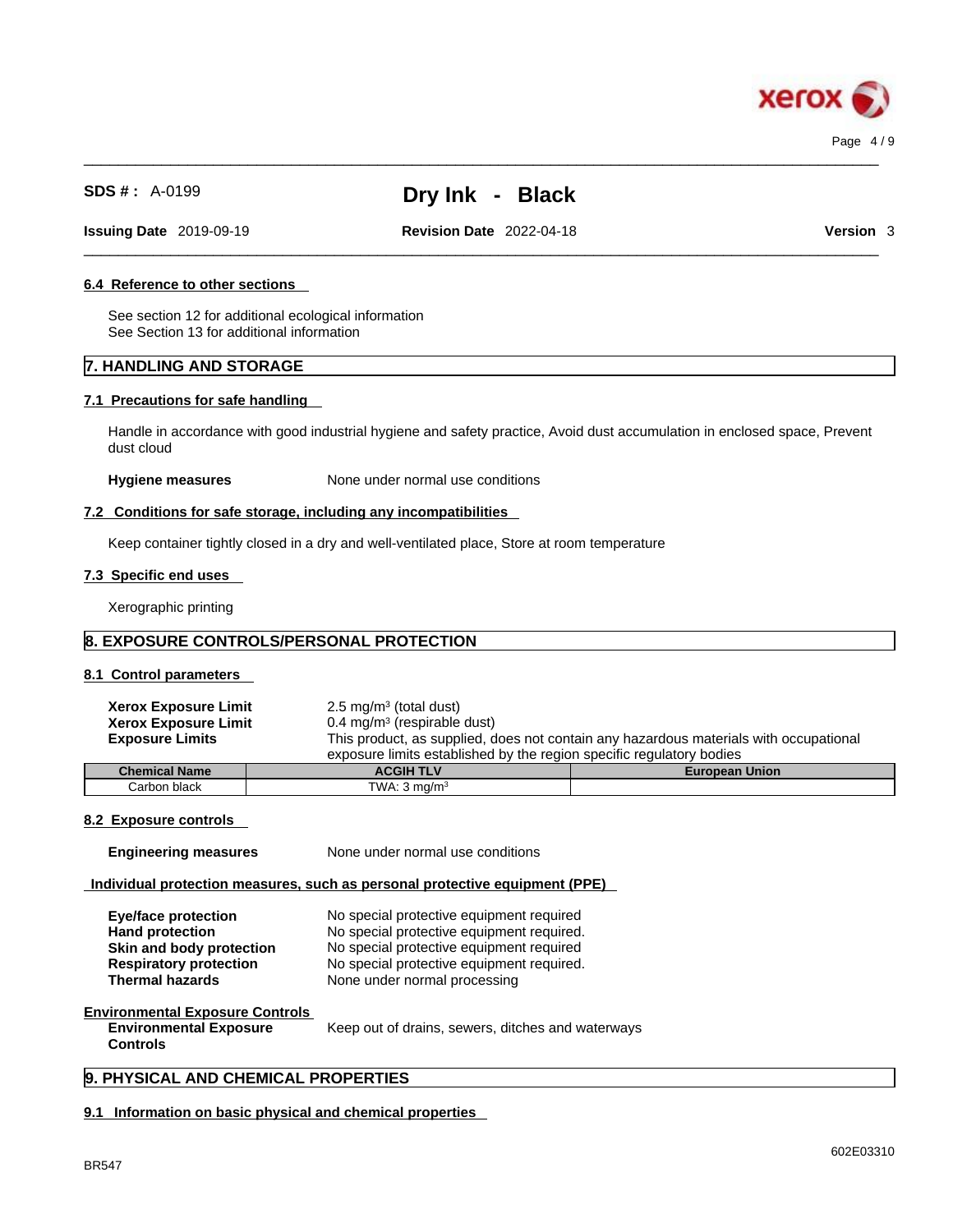

 $\_$  ,  $\_$  ,  $\_$  ,  $\_$  ,  $\_$  ,  $\_$  ,  $\_$  ,  $\_$  ,  $\_$  ,  $\_$  ,  $\_$  ,  $\_$  ,  $\_$  ,  $\_$  ,  $\_$  ,  $\_$  ,  $\_$  ,  $\_$  ,  $\_$  ,  $\_$  ,  $\_$  ,  $\_$  ,  $\_$  ,  $\_$  ,  $\_$  ,  $\_$  ,  $\_$  ,  $\_$  ,  $\_$  ,  $\_$  ,  $\_$  ,  $\_$  ,  $\_$  ,  $\_$  ,  $\_$  ,  $\_$  ,  $\_$  ,

 $\_$  ,  $\_$  ,  $\_$  ,  $\_$  ,  $\_$  ,  $\_$  ,  $\_$  ,  $\_$  ,  $\_$  ,  $\_$  ,  $\_$  ,  $\_$  ,  $\_$  ,  $\_$  ,  $\_$  ,  $\_$  ,  $\_$  ,  $\_$  ,  $\_$  ,  $\_$  ,  $\_$  ,  $\_$  ,  $\_$  ,  $\_$  ,  $\_$  ,  $\_$  ,  $\_$  ,  $\_$  ,  $\_$  ,  $\_$  ,  $\_$  ,  $\_$  ,  $\_$  ,  $\_$  ,  $\_$  ,  $\_$  ,  $\_$  ,

**Issuing Date** 2019-09-19 **Revision Date** 2022-04-18 **Version** 3

| Appearance<br><b>Physical state</b><br>Colour                                                                                                                                                                             | Powder<br>Solid<br><b>Black</b>                                                                                                   | <b>Odour</b><br><b>Odour threshold</b><br>pH | Faint<br>Not applicable<br>Not applicable                                                    |
|---------------------------------------------------------------------------------------------------------------------------------------------------------------------------------------------------------------------------|-----------------------------------------------------------------------------------------------------------------------------------|----------------------------------------------|----------------------------------------------------------------------------------------------|
| <b>Flash point</b>                                                                                                                                                                                                        | Not applicable                                                                                                                    |                                              |                                                                                              |
| <b>Melting / Freezing Point</b><br><b>Boiling point/boiling range</b><br><b>Softening point</b>                                                                                                                           | Not applicable<br>Not applicable<br>$49 - 60 °C$<br>$\sqrt{ }$                                                                    | 120 - 140 °F                                 |                                                                                              |
| <b>Evaporation rate</b><br><b>Flammability</b><br><b>Flammability Limits in Air</b>                                                                                                                                       | Not applicable<br>Not flammable<br>Not applicable                                                                                 |                                              |                                                                                              |
| <b>Explosive Limits</b>                                                                                                                                                                                                   | No data available                                                                                                                 |                                              |                                                                                              |
| Vapour pressure<br><b>Vapour density</b><br><b>Specific gravity</b><br><b>Water solubility</b><br><b>Partition coefficient</b><br><b>Autoignition temperature</b><br><b>Decomposition temperature</b><br><b>Viscosity</b> | Not applicable<br>Not applicable<br>$1 - 2$<br>Negligible<br>Not applicable<br>Not applicable<br>Not determined<br>Not applicable |                                              |                                                                                              |
| <b>Explosive properties</b><br><b>Oxidising properties</b>                                                                                                                                                                | source is a potential dust explosion hazard<br>Not applicable                                                                     |                                              | Fine dust dispersed in air, in sufficient concentrations, and in the presence of an ignition |
| 9.2 Other information                                                                                                                                                                                                     |                                                                                                                                   |                                              |                                                                                              |

None

# **10. STABILITY AND REACTIVITY**

# **10.1 Reactivity**

No dangerous reaction known under conditions of normal use

# **10.2 Chemical stability**

Stable under normal conditions

# **10.3 Possibility of hazardous reactions**

| <b>Hazardous reactions</b> | None under normal processing            |
|----------------------------|-----------------------------------------|
| Hazardous polymerisation   | Hazardous polymerisation does not occur |

# **10.4 Conditions to avoid**

Prevent dust cloud, Fine dust dispersed in air, in sufficient concentrations, and in the presence of an ignition source is a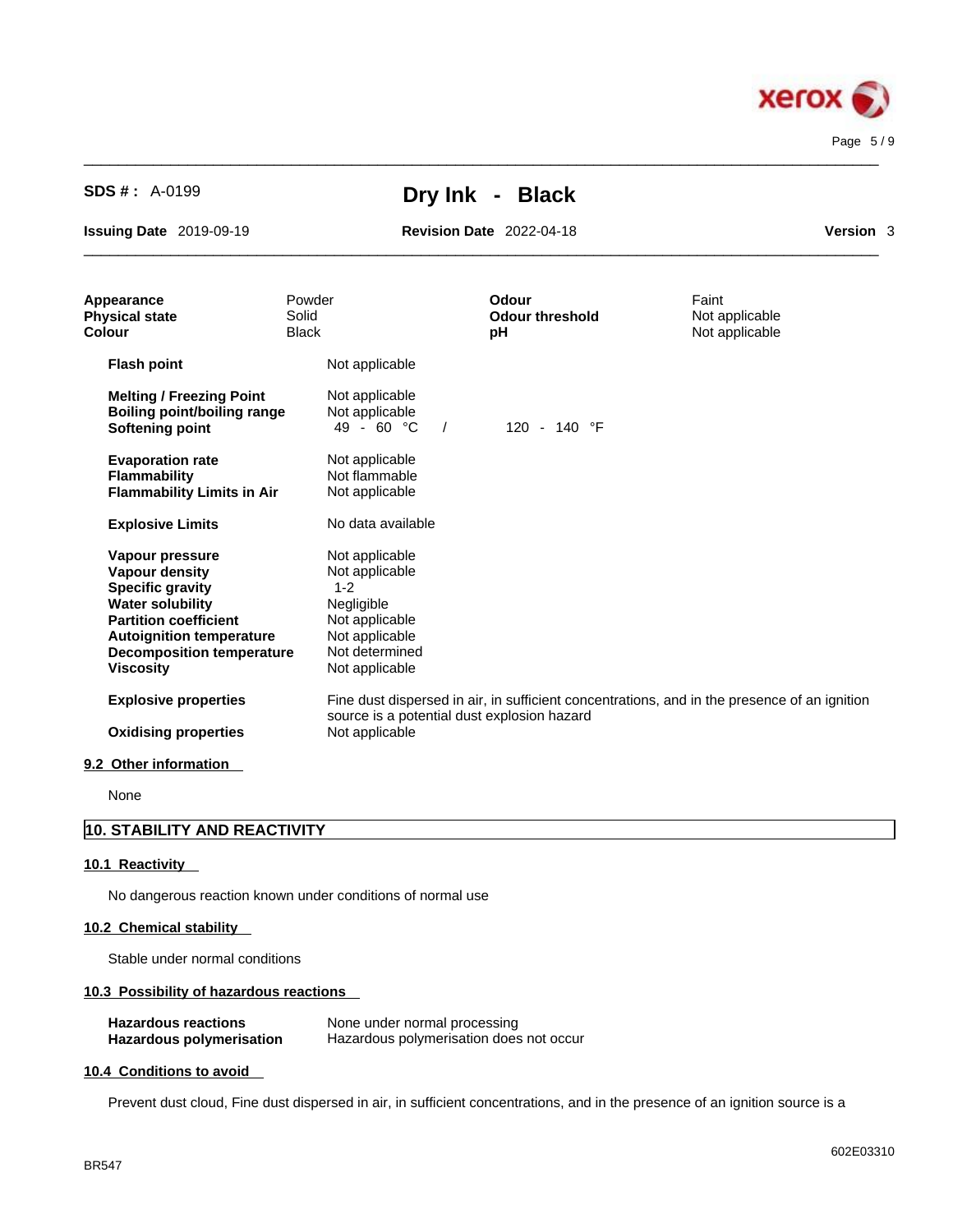potential dust explosion hazard

# **10.5 Incompatible Materials**

None

# **10.6 Hazardous decomposition products**

None under normal use

# **11. TOXICOLOGICAL INFORMATION**

*The toxicity data noted below is based on the test results of similar reprographic materials.* 

# **11.1 Information on hazard classes as defined in Regulation (EC) No 1272/2008**

#### **Acute toxicity**

| No skin irritation, No eye irritation |
|---------------------------------------|
| $> 5$ g/kg (rat)                      |
| $> 5$ g/kg (rabbit)                   |
| $> 5$ mg/L (rat, 4 hr)                |
|                                       |

*Component Information* 

| <b>Chemical Name</b> | Oral LD50                     | Dermal LD50      | LC50 Inhalation |
|----------------------|-------------------------------|------------------|-----------------|
| Magnetite            | 10000 mg/kg (Rat)             |                  |                 |
| Polvethylene         | 2000 mg/kg (Rat) 8 g/kg (Rat) |                  |                 |
| Carbon black         | 15400 mg/kg (Rat)             | Rabbit<br>s g/kg |                 |

#### **Chronic toxicity**

| <b>Chronic effects</b> | No known effects under normal use conditions |             |
|------------------------|----------------------------------------------|-------------|
| <b>Carcinogenicity</b> | See "Other Information" in this section.     |             |
|                        | <b>Chemical Name</b>                         | <b>IARC</b> |
|                        | Carbon black                                 | 2B          |

| <b>Other information</b>     | The IARC (International Agency for Research on Cancer) has listed carbon black as<br>"possibly carcinogenic to humans". However, Xerox has concluded that the presence of<br>carbon black in this mixture does not present a health hazard. The IARC classification is<br>based on studies evaluating pure, "free" carbon black. In contrast, toner is a formulation<br>composed of specially prepared polymer and a small amount of carbon black (or other<br>pigment). In the process of making toner, the small amount of carbon black becomes<br>encapsulated within a matrix. Xeroxhas performed extensive testing of toner, including a<br>chronic bioassay (test for potential carcinogenicity). Exposure to toner did not produce<br>evidence of cancer in exposed animals. The results were submitted to regulatory agencies<br>and published extensively. |
|------------------------------|---------------------------------------------------------------------------------------------------------------------------------------------------------------------------------------------------------------------------------------------------------------------------------------------------------------------------------------------------------------------------------------------------------------------------------------------------------------------------------------------------------------------------------------------------------------------------------------------------------------------------------------------------------------------------------------------------------------------------------------------------------------------------------------------------------------------------------------------------------------------|
| Other toxic effects          |                                                                                                                                                                                                                                                                                                                                                                                                                                                                                                                                                                                                                                                                                                                                                                                                                                                                     |
| <b>Sensitisation</b>         | Contains a chemical that can cause an allergic reaction in susceptible people                                                                                                                                                                                                                                                                                                                                                                                                                                                                                                                                                                                                                                                                                                                                                                                       |
|                              | Product is not a sensitizer by Local Lymph Node Assay (LLNA)                                                                                                                                                                                                                                                                                                                                                                                                                                                                                                                                                                                                                                                                                                                                                                                                        |
| <b>Mutagenic effects</b>     | Not mutagenic in AMES Test                                                                                                                                                                                                                                                                                                                                                                                                                                                                                                                                                                                                                                                                                                                                                                                                                                          |
|                              |                                                                                                                                                                                                                                                                                                                                                                                                                                                                                                                                                                                                                                                                                                                                                                                                                                                                     |
| <b>Reproductive toxicity</b> | This product does not contain any known or suspected reproductive hazards                                                                                                                                                                                                                                                                                                                                                                                                                                                                                                                                                                                                                                                                                                                                                                                           |
| Target organ effects         | None known                                                                                                                                                                                                                                                                                                                                                                                                                                                                                                                                                                                                                                                                                                                                                                                                                                                          |
|                              |                                                                                                                                                                                                                                                                                                                                                                                                                                                                                                                                                                                                                                                                                                                                                                                                                                                                     |

 $\_$  ,  $\_$  ,  $\_$  ,  $\_$  ,  $\_$  ,  $\_$  ,  $\_$  ,  $\_$  ,  $\_$  ,  $\_$  ,  $\_$  ,  $\_$  ,  $\_$  ,  $\_$  ,  $\_$  ,  $\_$  ,  $\_$  ,  $\_$  ,  $\_$  ,  $\_$  ,  $\_$  ,  $\_$  ,  $\_$  ,  $\_$  ,  $\_$  ,  $\_$  ,  $\_$  ,  $\_$  ,  $\_$  ,  $\_$  ,  $\_$  ,  $\_$  ,  $\_$  ,  $\_$  ,  $\_$  ,  $\_$  ,  $\_$  , **Issuing Date** 2019-09-19 **Revision Date** 2022-04-18 **Version** 3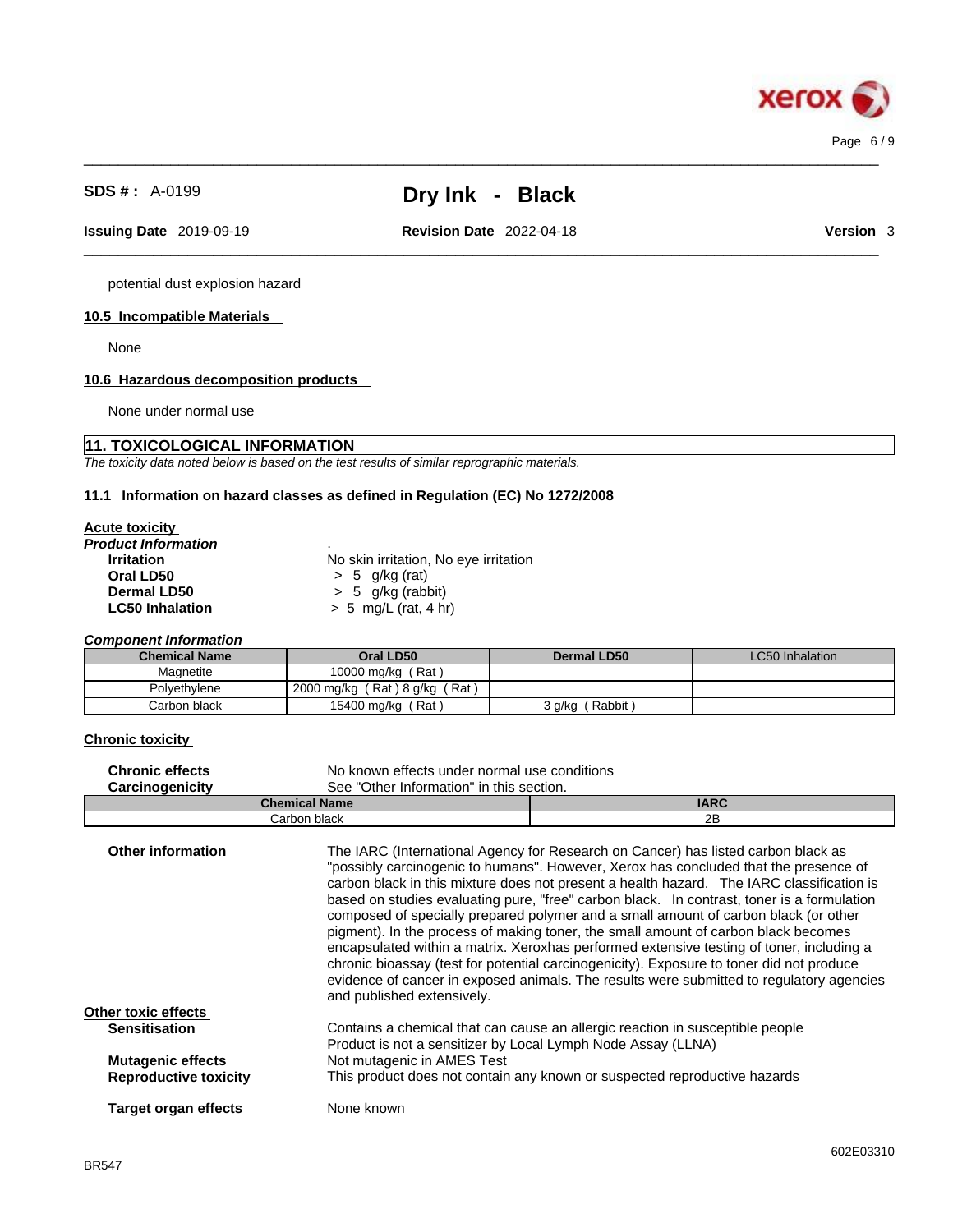

 $\_$  ,  $\_$  ,  $\_$  ,  $\_$  ,  $\_$  ,  $\_$  ,  $\_$  ,  $\_$  ,  $\_$  ,  $\_$  ,  $\_$  ,  $\_$  ,  $\_$  ,  $\_$  ,  $\_$  ,  $\_$  ,  $\_$  ,  $\_$  ,  $\_$  ,  $\_$  ,  $\_$  ,  $\_$  ,  $\_$  ,  $\_$  ,  $\_$  ,  $\_$  ,  $\_$  ,  $\_$  ,  $\_$  ,  $\_$  ,  $\_$  ,  $\_$  ,  $\_$  ,  $\_$  ,  $\_$  ,  $\_$  ,  $\_$  ,

 $\_$  ,  $\_$  ,  $\_$  ,  $\_$  ,  $\_$  ,  $\_$  ,  $\_$  ,  $\_$  ,  $\_$  ,  $\_$  ,  $\_$  ,  $\_$  ,  $\_$  ,  $\_$  ,  $\_$  ,  $\_$  ,  $\_$  ,  $\_$  ,  $\_$  ,  $\_$  ,  $\_$  ,  $\_$  ,  $\_$  ,  $\_$  ,  $\_$  ,  $\_$  ,  $\_$  ,  $\_$  ,  $\_$  ,  $\_$  ,  $\_$  ,  $\_$  ,  $\_$  ,  $\_$  ,  $\_$  ,  $\_$  ,  $\_$  ,

**Issuing Date** 2019-09-19 **Revision Date** 2022-04-18 **Version** 3

**Other adverse effects** None known **Aspiration Hazard** Not applicable

#### **Information on other hazards**

**Endocrine disrupting properties** This product does not contain any known or suspected endocrine disruptors

### **12. ECOLOGICAL INFORMATION**

#### **12.1 Toxicity**

On available data, the mixture / preparation is not harmful to aquatic life

#### **12.2 Persistence and degradability**

Not readily biodegradable

#### **12.3 Bioaccumulative potential**

Bioaccumulation is unlikely

#### **12.4 Mobility in soil**

Insoluble in water

#### **12.5 Results of PBT and vPvB assessment**

Not a PBT according to REACH Annex XIII

#### **12.6 Endocrine disrupting properties**

The environmental impact of this product has not been fully investigated However, this preparation is not expected to present significant adverse environmental effects.

#### **12.7 Other adverse effects**

Although toner is not an aquatic toxin, microplastics may be a physical hazard to aquatic life and should not be allowed to enter drains, sewers, or waterways.

# **13. DISPOSAL CONSIDERATIONS**

#### **13.1 Disposal considerations**

Can be landfilled or incinerated, when in compliance with local regulations If incineration is to be carried out, care must be exercised to prevent dust clouds forming.

| <b>EWC Waste Disposal No.</b> | 08 03 13 |
|-------------------------------|----------|
|-------------------------------|----------|

**Other information Although toner is not an aquatic toxin, microplastics may be a physical hazard to aquatic life** and should not be allowed to enter drains, sewers, or waterways.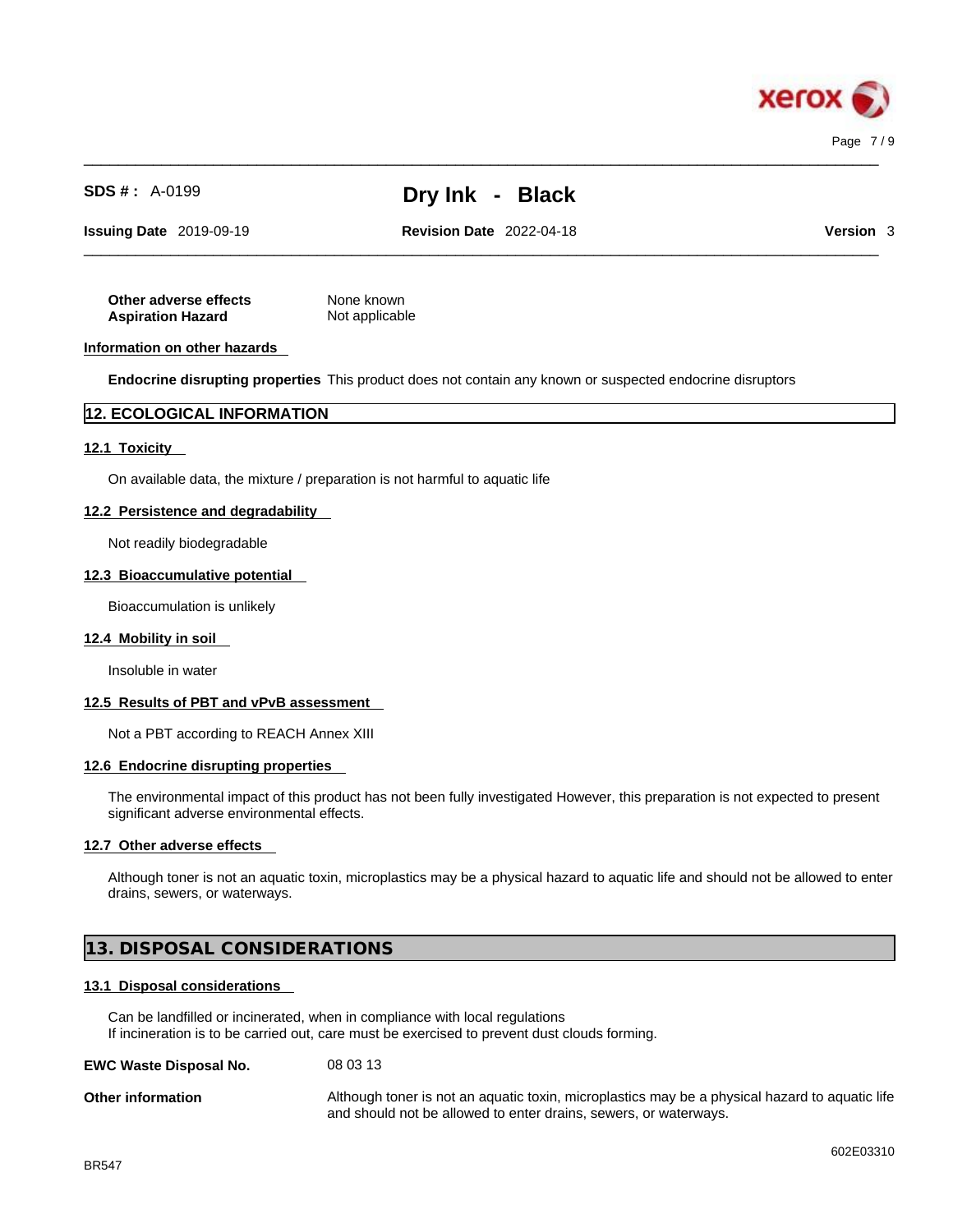

 $\_$  ,  $\_$  ,  $\_$  ,  $\_$  ,  $\_$  ,  $\_$  ,  $\_$  ,  $\_$  ,  $\_$  ,  $\_$  ,  $\_$  ,  $\_$  ,  $\_$  ,  $\_$  ,  $\_$  ,  $\_$  ,  $\_$  ,  $\_$  ,  $\_$  ,  $\_$  ,  $\_$  ,  $\_$  ,  $\_$  ,  $\_$  ,  $\_$  ,  $\_$  ,  $\_$  ,  $\_$  ,  $\_$  ,  $\_$  ,  $\_$  ,  $\_$  ,  $\_$  ,  $\_$  ,  $\_$  ,  $\_$  ,  $\_$  ,

**Issuing Date** 2019-09-19 **Revision Date** 2022-04-18 **Version** 3

 $\_$  ,  $\_$  ,  $\_$  ,  $\_$  ,  $\_$  ,  $\_$  ,  $\_$  ,  $\_$  ,  $\_$  ,  $\_$  ,  $\_$  ,  $\_$  ,  $\_$  ,  $\_$  ,  $\_$  ,  $\_$  ,  $\_$  ,  $\_$  ,  $\_$  ,  $\_$  ,  $\_$  ,  $\_$  ,  $\_$  ,  $\_$  ,  $\_$  ,  $\_$  ,  $\_$  ,  $\_$  ,  $\_$  ,  $\_$  ,  $\_$  ,  $\_$  ,  $\_$  ,  $\_$  ,  $\_$  ,  $\_$  ,  $\_$  ,

# **14. TRANSPORT INFORMATION**

#### **14.1 UN/ID No**

Not regulated

#### **14.2 Proper shipping name**

Not regulated

#### **14.3 Transport hazard class(es)**

Not classified

### **14.4 Packing Group**

Not applicable

#### **14.5 Environmental hazards**

Presents little or no hazard to the environment

### **14.6 Special precautions for users**

No special precautions are needed in handling this material

### **14.7 Transport in bulk according to MARPOL 73/78 and the IBC Code**

Not applicable

# **15. REGULATORY INFORMATION**

### **15.1 Safety, health and environmental regulations/legislation specific for the substance or mixture**

According to present data no classification and labelling is required according to Regulation (EC) No 1272/2008

#### **15.2 Chemical Safety Assessment**

A chemical safety assessment according to regulation (EC) No. 1907/2006 isnot required

### **16. OTHER INFORMATION**

**Issuing Date** 2019-09-19<br> **Revision Date** 2022-04-18 **Revision Date**<br>**Revision Note** Part Number 006R90229 removed **Full text of H-Statements referred to undersections 2 and 3** H317 - May cause an allergic skin reaction H413 - May cause long lasting harmful effects to aquatic life

### **Additional advice**